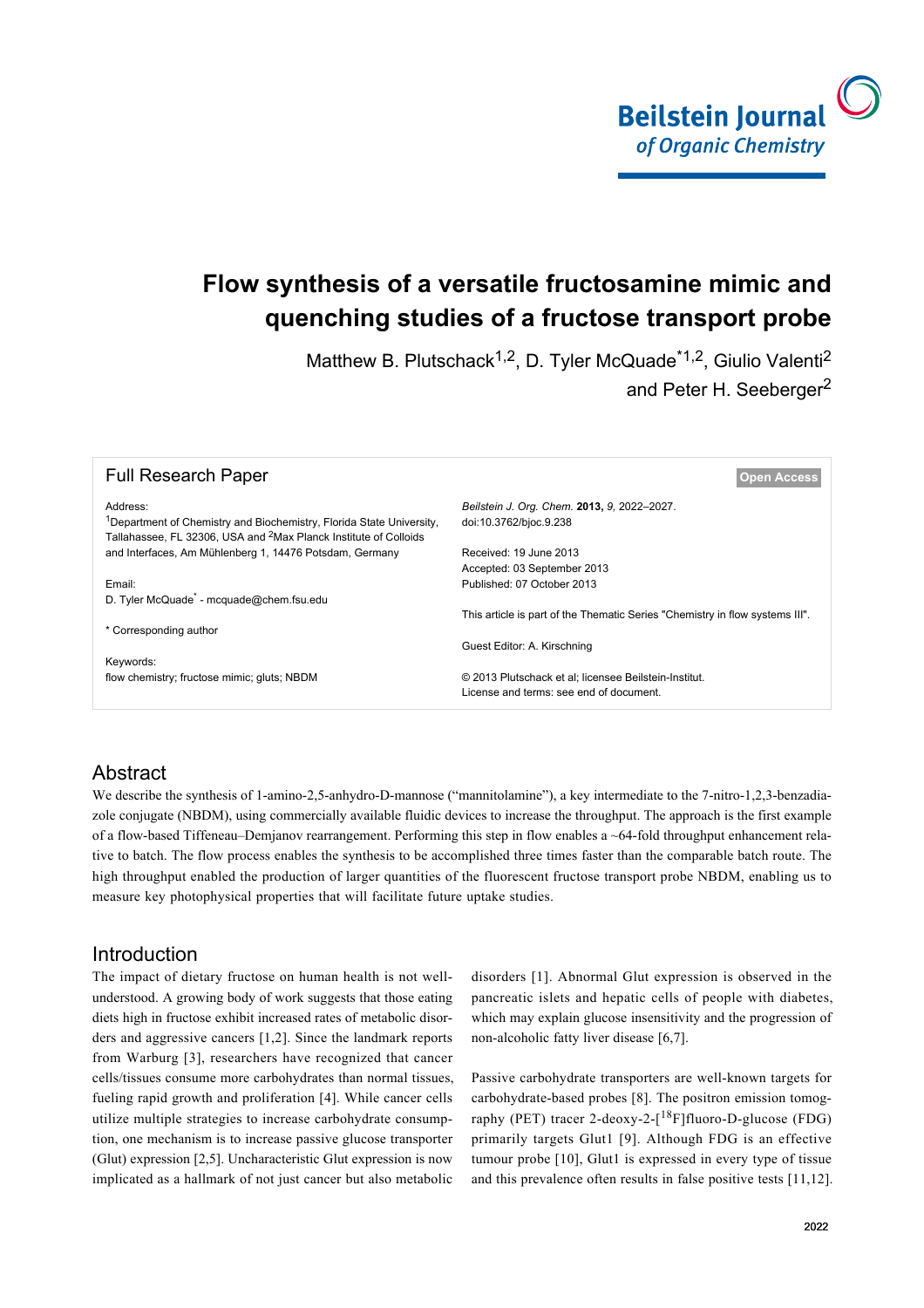Unlike Glut1, the fructose-specific transporter Glut5 is expressed in fewer tissues [\[2\]](#page-4-1). We are developing probes that are selectively transported by Glut5. Using design principles gleaned from the Holman group [\[13-15\]](#page-5-7) as well as other fructose analogue research [\[16\],](#page-5-8) we synthesized NBDM [\[17\]](#page-5-9) and demonstrated that this probe is transported into cancer cells known to overexpress Glut5 and poorly transported into cells known to express little Glut5 [\[2,5,18\].](#page-4-1) We demonstrated that the transport is inhibited by fructose but not by other dietary sugars (glucose, glucosamine) [\[17\]](#page-5-9). Furthering our understanding of fluorescent probes like NBDM will expedite the development of Glut5-specific PET compounds which could be non-invasive tools for determining Glut5 expression in vivo and provide a means for monitoring the onset and progression of metabolic syndrome and aggressive cancers.

The promising initial results obtained with NBDM prompted us to synthesize larger quantities of material. More NBDM is required to examine uptake across many cell lines and with access to amine **3**, we can prepare analogues with different fluorophores or other types of tags. Finally, access to more NBDM will enable assessment of probe photophysical properties as a function of concentration and in the presence of potential quenchers. This increased understanding will be critical when probing uptake into various biological systems where cell staining techniques or supplemental amino acids are used. Herein, we report an efficient flow synthesis of amine **3** that enabled an increase in scale as well as a reduction in the time needed to prepare NBDM. We also present fluorescent properties of NBDM under conditions relevant to future cellular studies.

#### Results and Discussion

**Synthesis:** The batch synthesis of 1-amino-2,5-anhydro-Dmannitol was reported by Claustre et al [\(Scheme 1\)](#page-1-0). We used their basic approach, but improved throughput significantly [\[19\]](#page-5-10). The synthesis began with a Tiffeneau–Demjanov rearrangement of glucosamine·HCl using an acidic resin and  $\text{NaNO}_2$  to make nitrous acid in situ [\(Scheme 2\)](#page-1-1). The original conditions required neutralization by a basic resin. After rinsing both resins, a dilute aqueous solution of **1** resulted and

overnight lyophilisation was required to isolate the product. Because the conditions are not easily integrated into a continuous process, we sought alternative approaches.

<span id="page-1-0"></span>

Our initial approach was to continue using a resin (Amberlite IRA-900) supporting nitrite in flow. While the use of supported reagents in flow is now well-established, the use of supported nitrite has not been widely adopted [\[20\]](#page-5-11). Amberlite IRA-900 was exchanged by eluting the chloride ion from the resin using a 1 M solution of sodium nitrite until no more chloride was observed via an  $AgNO_3$  test. Once the exchange was complete, the column was washed with deionized water. The column was first assessed by flowing a 0.2 M aqueous solution of  $D-(+)$ glucosamine·HCl into a round bottom flask. Our initial experiment was performed at room temperature and took two days to reach completion. Heating the reaction to 40, 60 or 70 °C resulted in a clean acceleration in reaction rate.

Although the supported nitrite approach at elevated temperatures provided high yields of the desired product, the process was slow and throughput was restricted by the resin loading. In addition, attempts to increase concentration or use organic co-solvents further reduced the efficiency. Based on these problems, we turned our attention to Tiffeneau–Demjanov conditions using a catalytic amount of acid and sodium nitrite in water. Flow conditions enabled the use of high concentrations

<span id="page-1-1"></span>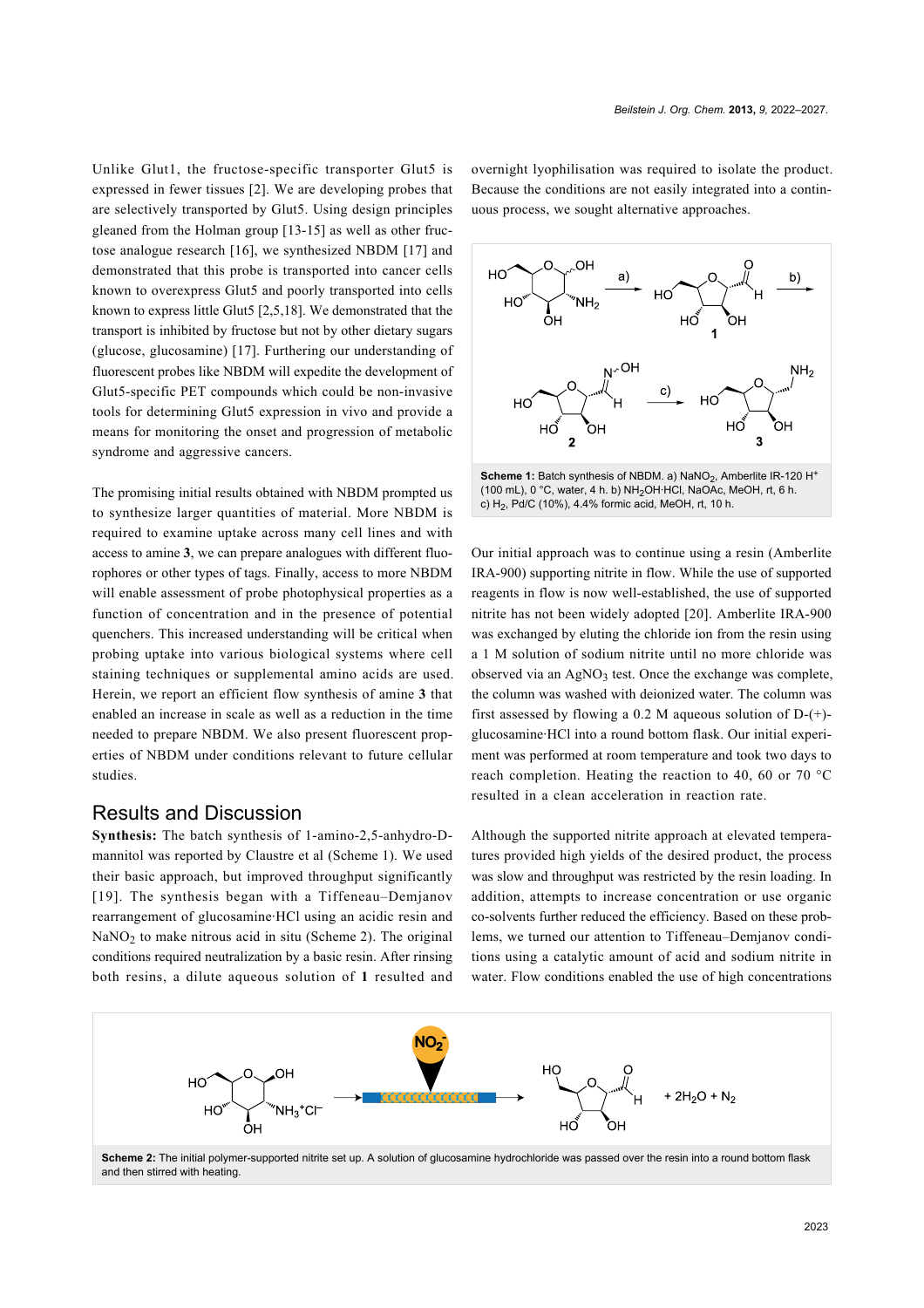(1.0 M) and temperatures (100 °C) even though the reaction evolves large quantities of nitrogen gas. At a flow rate of 5 mL/min at 100 °C using a 10 mL reactor (2 min residence time), we achieved a throughput of 800 mg/min ([Scheme 3\)](#page-2-0). [Table 1](#page-2-1) shows a comparison between previously reported batch conditions and our continuous flow conditions and illustrates that this first step has a throughput more than 63-fold higher than the batch Tiffeneau–Demjanov conditions.

<span id="page-2-1"></span>

| Table 1: Batch versus flow comparison.                                                                                                                                                                                                                                                                                          |          |                 |                             |  |
|---------------------------------------------------------------------------------------------------------------------------------------------------------------------------------------------------------------------------------------------------------------------------------------------------------------------------------|----------|-----------------|-----------------------------|--|
| Time (h)                                                                                                                                                                                                                                                                                                                        | Compound | Batch yield (q) | Flow yield <sup>a</sup> (g) |  |
| 4                                                                                                                                                                                                                                                                                                                               |          | 3.06            | 194.4                       |  |
| 6                                                                                                                                                                                                                                                                                                                               | 2        | 2.63            | 63.8                        |  |
| 10                                                                                                                                                                                                                                                                                                                              | 3        | 221             | 4.8                         |  |
| <sup>a</sup> Flow yield is based off of throughput for the equivalent amount of time<br>the batch conditions required. Throughput was estimated by the quan-<br>tity of starting material pumped through the reactor. No percent yields<br>were obtained because the crude mixtures could be used in the subse-<br>quent steps. |          |                 |                             |  |

The concentrated Tiffeneau–Demjanov reaction not only increased the throughput but also enabled oxime formation without the removal of water. Using excess hydroxylamine hydrochloride (4 equiv) in methanol resulted in full conversion to compound **2**. At a total flow rate of 5 mL/min at 60 °C using a 20 mL reactor (4 minutes residence time), we achieved a throughput of 177 mg/min (24-fold improvement relative to batch).

The hydrogenolysis of the oxime illustrates a flow chemistry challenge. The output from the oxime step contains excess hydroxylamine and salts carried from the first step that poisoned the packed-bed catalyst we screened. In theory, continuous purification could remove these materials but existing strategies do not enable removal of water soluble byproducts from a water soluble product. Thus, we obtained crude **2** by simple work up: neutralization, concentration, precipitation of salts using tetrahydrofuran, filtration, concentration and dissolution in 10:1 ethanol/acetic acid. This solution was converted to amine **3** using an H-Cube (commercially available from Thales). With a flow rate of 1 mL/min at 100 bar and 70 °C using a 10% Pd/C CatCart, a throughput of 8 mg/min was achieved. The crude reaction solution was pure by NMR and was used without further purification. As shown in [Table 1](#page-2-1), the hydrogenolysis represents a bottleneck in the synthesis of compound **3** because the throughput drops down to only 2-fold enhancement relative to batch. We predict that this throughput could be significantly improved if the wider range of catalysts were screened.

The fructose analog probe NBDM was then produced by combining the concentrated output from the H-Cube in saturated sodium bicarbonate (0.4 M) with a 0.4 M solution of NBD-Cl. This step can be conducted in flow as well as in batch with no significant difference in yield or productivity. The low yield (20–30%) of NBDM may be the result of competitive reactivity between the NBD-Cl and the hydroxy groups present on **3**. When 1 M solutions of sodium bicarbonate are used

<span id="page-2-0"></span>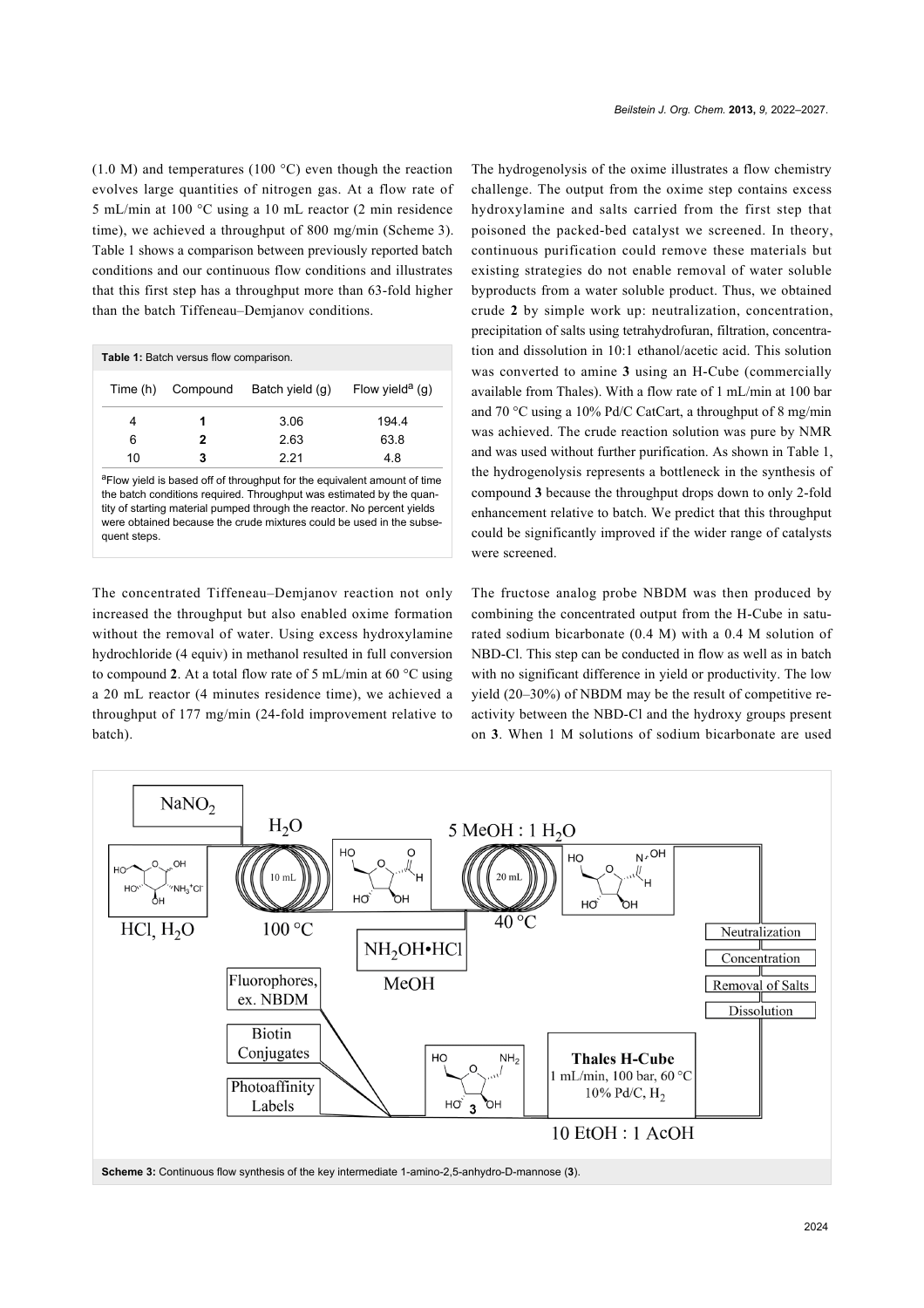instead of saturated sodium bicarbonate, the resulting TLCs indicate the formation of more byproducts and the lower isolated yields of NBDM (<20%) also support this hypothesis. We are confident that a completely continuous high-throughput process to **3** could be realized with improvements in continuous extraction techniques. That being said, the semi-continuous approach we have defined here results in significant improvements compared to the original batch conditions.

Many fluorophores and biologically relevant tags have been developed for conjugation to amines. For this reason, amine **3** was of particular interest. Likely, **3** will be a key branch-point for the synthesis of numerous biologically active conjugates and our improved production of **3** will provide significantly greater quantities of conjugates. In particular, we can now produce NBDM using this system in a single day which is a 3-fold improvement relative to the original process. This rapid access to more material enabled us to begin to assess the fluorescent properties as a function of typical quenchers used in cellstaining as well as intrinsic quenchers found in cells. Without easy access to NBDM, the use of this compound in biological experiments would supersede the investigation of its fluorescent properties.

**Fluorescence**: Fluorescence in biological systems is often complicated by fluorophore quenching. Alexa fluorophores can be quenched by certain amino acids and NBD is known to selfquench at high concentrations [\[21,22\]](#page-5-12). Trypan blue is routinely used to quench autofluorescence in confocal fluorescence microscopy and fluorescence activated cell sorting (FACS) [\[23,24\]](#page-5-13), and dyes like Bromophenol Blue, Brilliant Blue R, and Methylene Blue have been applied to colorimetric cytotoxicity assays as well as in vitro staining [\[25-28\]](#page-5-14).

To better understand the behaviour of NBDM, we measured fluorescence at various concentrations and in the presence of various dyes, amino acids and sugars. The absorption and emission spectra are shown in [Figure 1](#page-3-0). The quenching experiments were carried out by measuring emission intensity at 546 nm (ex. 472 nm) as a function of NBDM concentration or quencher concentration. For each quenching experiment, 3–6 replicate fluorescence measurements were taken using a 96-well plate and a plate reader.

In our initial publication describing the uptake of NBDM into MCF-7 cells, we measured uptake as a function of concentration over a range of 1–40 μM [\(Figure 2](#page-3-1)) [\[17\].](#page-5-9) While we did not expect to observe significant self-quenching over this range, we measured the fluorescent intensity of NBDM from 1–40 μM (1X phosphate buffer solution). As expected, NBDM does not exhibit significant self-quenching over this range. The slight

<span id="page-3-0"></span>



<span id="page-3-1"></span>

curvature that exists suggests that only modest self-quenching occurs (See [Supporting Information File 1](#page-4-2) for fitting data).

Often multiple dyes are used to locate or identify cells by selective staining. The fluorescence data for NBDM in the presence of four commonly used dyes is shown in [Figure 3](#page-4-3). These data do not fit a simple Stern–Volmer relationship (see [Supporting](#page-4-2) [Information File 1\)](#page-4-2), which indicates that dynamic quenching is not the only mechanism. The data do, however, fit well to a composite Stern–Volmer model that accounts for both dynamic and static quenching.

Free amino acids at high concentrations can also quench fluorophores. To access the propensity for NBDM to be quenched by amino acids, we measured fluorescence in the presence of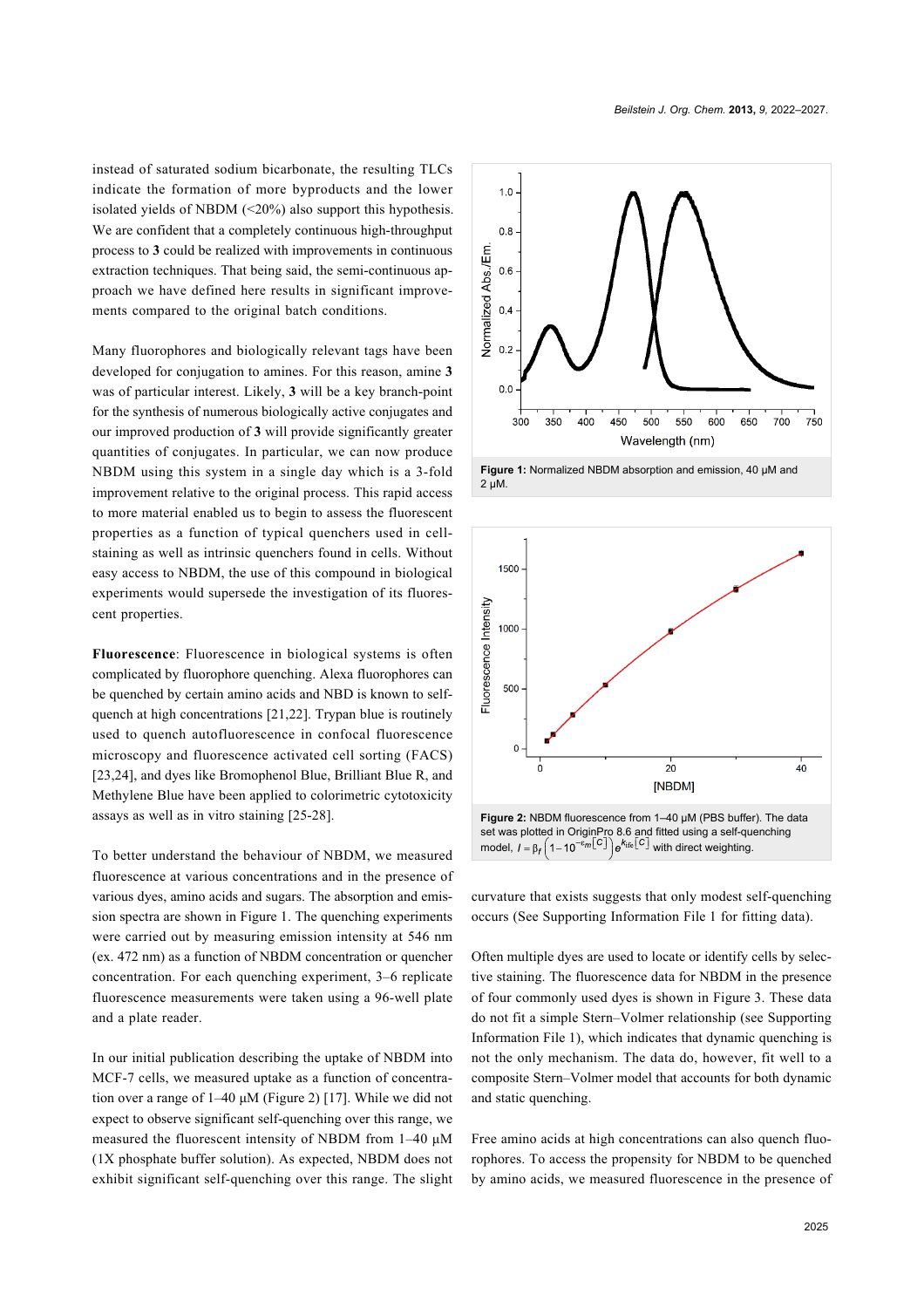<span id="page-4-3"></span>

varying concentrations of alanine, glutamine, lysine, tyrosine, methionine and histidine. As expected, the amino acids lacking functionality known to quench fluorophores (alanine, glutamine and lysine) did not quench NBDM at concentrations as high as 50 mM. Interestingly, tyrosine did not quench NBDM fluorescence even at concentrations as high as 2 mM (solubility limit for tyrosine). Methionine and histidine, however, did quench NBDM via a dynamic mechanism ([Figure 4](#page-4-4)).

<span id="page-4-4"></span>

fluorescence intensity of methionine and histidine. Each data set was plotted in OriginPro 8.6 and fitted using a linear fit with direct weighting

Carbohydrate–carbohydrate and carbohydrate–aromatic ring interactions are well-known [\[29,30\].](#page-5-15) Based on these interactions, we hypothesized that abnormal fluorescence behavior may be exhibited at high carbohydrate concentrations. This issue is significant because sugar uptake studies are often performed in the presences of added non-labeled sugars such as glucose, fructose or glucosamine. To assess our hypothesis, we measured the fluorescence of NBDM in the presence of glucose, fructose and glucosamine. No NBDM quenching was observed even at sugar concentrations as high as 100 mM.

## Conclusion

In conclusion, we report the flow synthesis of the fluorescent fructose mimic NBDM. While we demonstrated for the first time that resin-supported nitrite ions can facilitate Tiffeneau–Demjanov rearrangements, we found that solution phase rearrangements were superior resulting in throughput gains >63-fold relative to batch conditions. We also demonstrated that the output of the Tiffeneau–Demjanov rearrangement reactor could be telescoped into the oxime reactions. The oxime reaction was very efficient exhibiting throughput gains as high as 24-fold over batch. In addition, we identified extraction and hydrogenation bottlenecks. Despite these limitations, the synthesis of NBDM can now be achieved in one day as opposed to three days in batch. The access to larger quantities to NBDM enabled us to assess the probe's quenching properties as a function of concentration and in the presence of various quenchers. These data are critical for future uptake studies that use confocal fluorescence microscopy or FACS strategies.

## Supporting Information

<span id="page-4-2"></span>Supporting Information File 1 Experimental part. [\[http://www.beilstein-journals.org/bjoc/content/](http://www.beilstein-journals.org/bjoc/content/supplementary/1860-5397-9-238-S1.pdf) [supplementary/1860-5397-9-238-S1.pdf\]](http://www.beilstein-journals.org/bjoc/content/supplementary/1860-5397-9-238-S1.pdf)

#### Acknowledgements

Financial support from the Max Planck Society and the National Science Foundation (USA; CHE-1152020) is gratefully acknowledged.

#### References

- <span id="page-4-0"></span>1. Douard, V.; Ferraris, R. P. *J. Physiol.* **2013,** *591,* 401–414. [doi:10.1113/jphysiol.2011.215731](http://dx.doi.org/10.1113%2Fjphysiol.2011.215731)
- <span id="page-4-1"></span>2. Godoy, A.; Ulloa, V.; Rodríguez, F.; Reinicke, K.; Yañez, A. J.; de los Angeles Garcia, M.; Medina, R. A.; Carrasco, M.; Barberis, S.; Castro, T.; Martinez, F.; Koch, X.; Vera, J. C.; Poblete, M. T.; Figueroa, C. D.; Peruzzo, B.; Pérez, F.; Nualart, F. *J. Cell. Physiol.* **2006,** *207,* 614–627. [doi:10.1002/jcp.20606](http://dx.doi.org/10.1002%2Fjcp.20606)